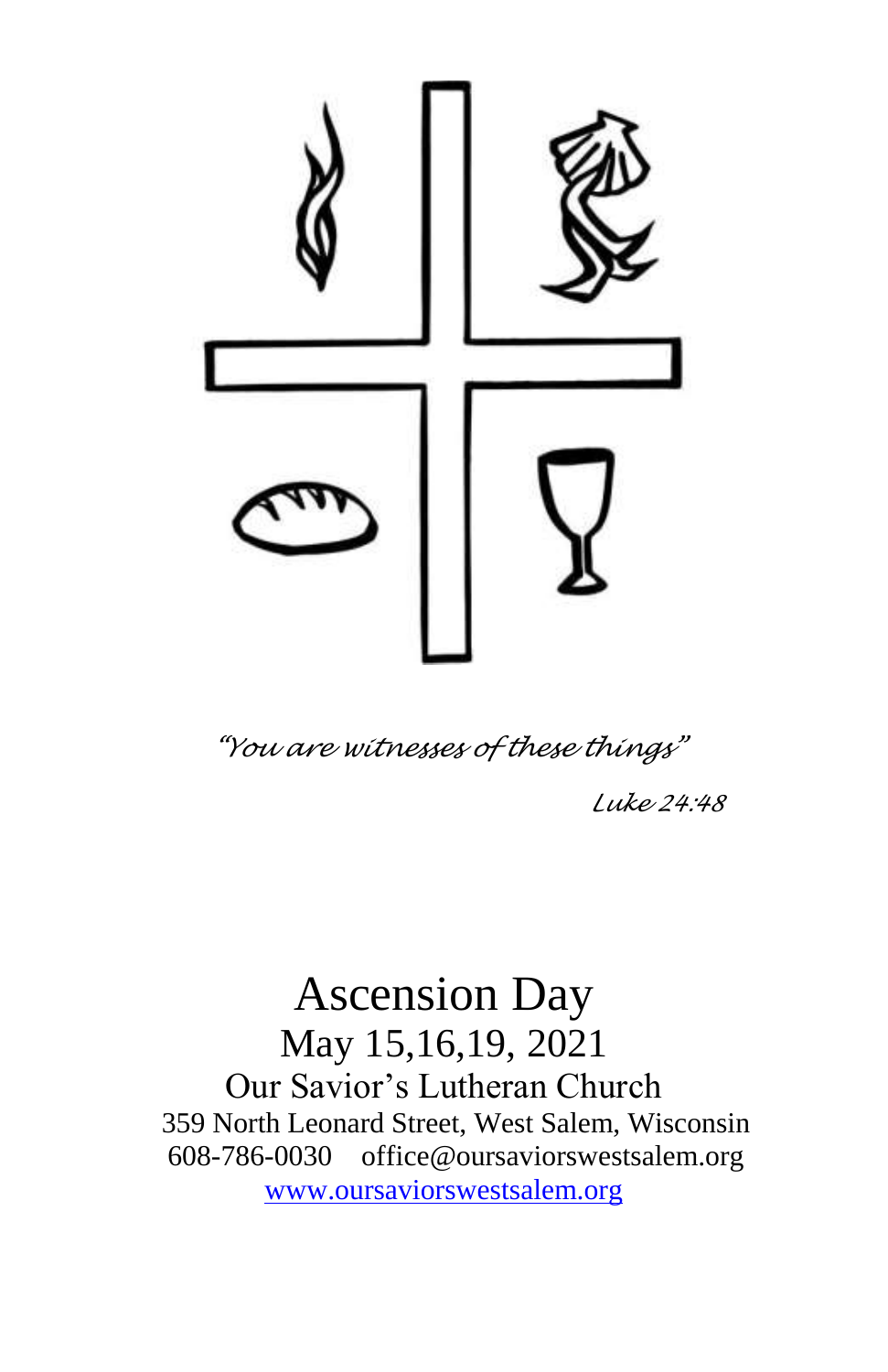#### **WELCOME**

#### **PSALM -** 47

 $1$ Clap your hands, all you peoples; shout to God with a joyful sound.

 $2$ For the LORD Most High is to be feared: a great king over all the earth,

 $3$ who subdues the peoples under us, and the nations under our feet;

<sup>4</sup>who chooses our inheritance for us, the pride of Jacob, whom God loves.

<sup>5</sup>God has gone up with a shout, The Lorp with the sound of the ram's horn.

 $6$ Sing praises to God, sing praises; sing praises to our king, sing praises.

 $7$ For God is king of all the earth; sing praises with a song.

 $8$ God reigns over the nations; God is enthroned on high.

 $9$ The nobles of the peoples have gathered as the people of the God of Abraham. The rulers of the earth belong to God, who is highly exalted.

### **THANKSGIVING FOR BAPTISM**

### **PRAYER OF THE DAY**

#### **GOSPEL -** Luke 24:44-53

 $44$  Jesus said to the eleven and those with them, "These are my words that I spoke to you while I was still with you that everything written about me in the law of Moses, the prophets, and the psalms must be fulfilled."<sup>45</sup>Then he opened their minds to understand the scriptures,  $46$  and he said to them, "Thus it is written, that the Messiah is to suffer and to rise from the dead on the third day,  $47$  and that repentance and forgiveness of sins is to be proclaimed in his name to all nations, beginning from Jerusalem. <sup>48</sup>You are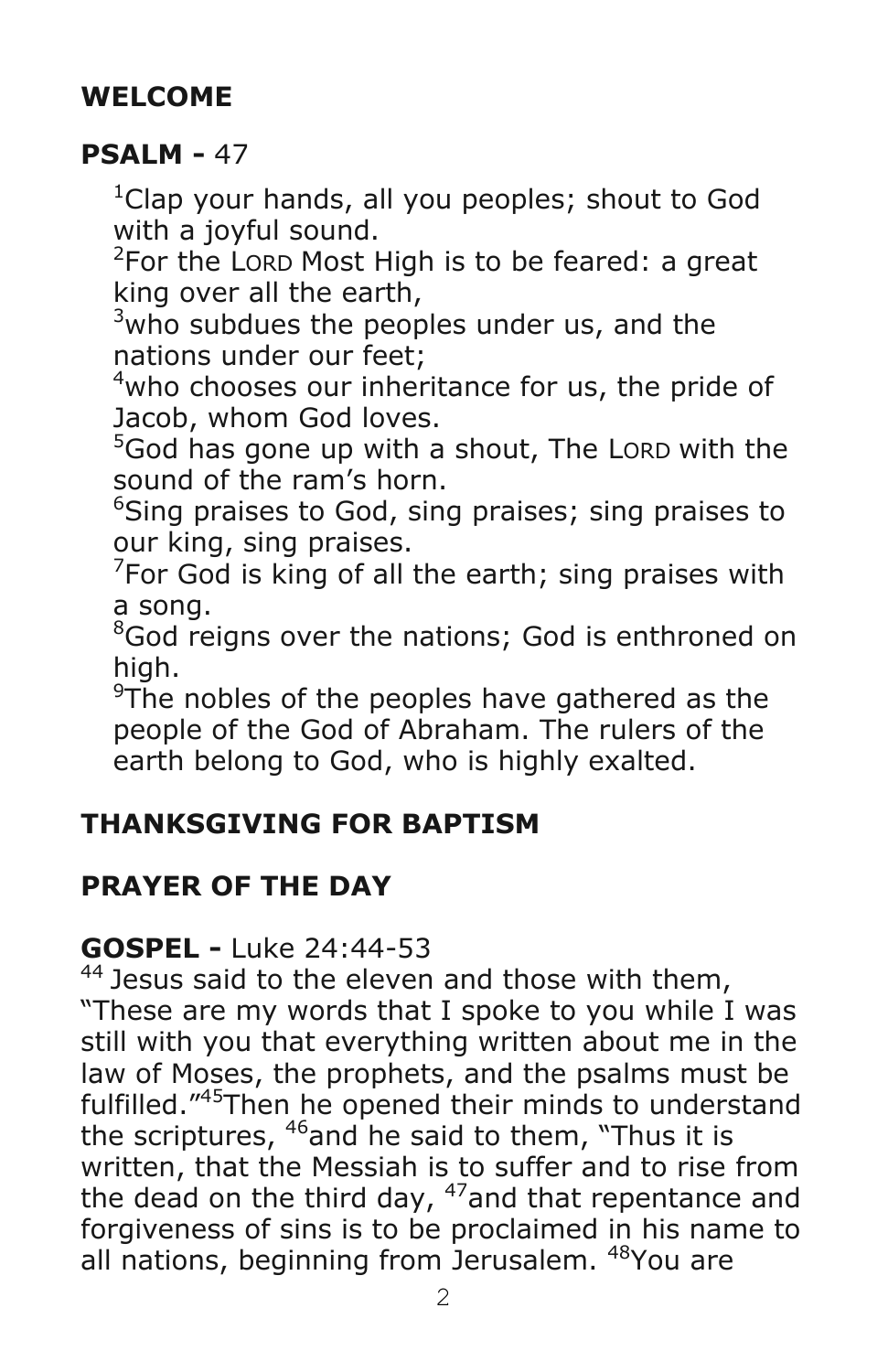witnesses of these things.  $49$ And see, I am sending upon you what my Father promised; so stay here in the city until you have been clothed with power from on high." <sup>50</sup>Then he led them out as far as Bethany, and, lifting up his hands, he blessed them. <sup>51</sup>While he was blessing them, he withdrew from them and was carried up into heaven.  $52$ And they worshiped him, and returned to Jerusalem with great joy;  $53$  and they were continually in the temple blessing God.

#### **SERMON**

**HYMN -** "A Hymn of Glory Let Us Sing"

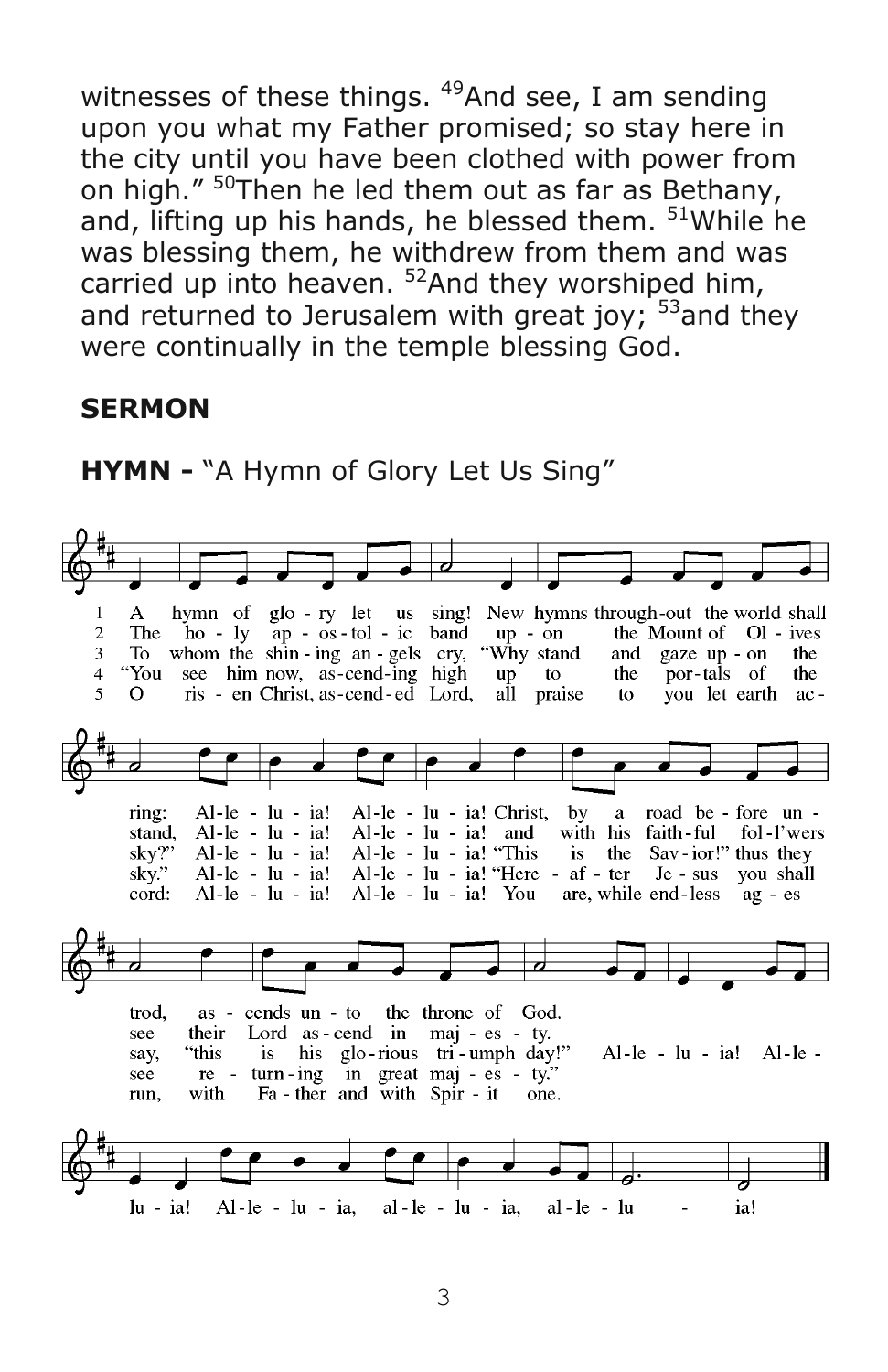## **APOSTLES CREED**

I believe in God, the Father almighty, creator of heaven and earth. I believe in Jesus Christ, God's only Son, our Lord, who was conceived by the Holy Spirit, born of the virgin Mary, suffered under Pontius Pilate, was crucified, died, and was buried; he descended to the dead. On the third day he rose again; he ascended into heaven, he is seated at the right hand of the Father, and he will come to judge the living and the dead. I believe in the Holy Spirit, the holy catholic church, the communion of saints, the forgiveness of sins, the resurrection of the body, and the life everlasting. Amen.

## **PRAYERS**

Pastor: "Hear us O God" Congregation response: "Your Mercy is great"

### **COMMUNION LITURGY**

### **LORD'S PRAYER**

#### **INVITATION TO COMMUNION**

#### **POST COMMUNION PRAYER**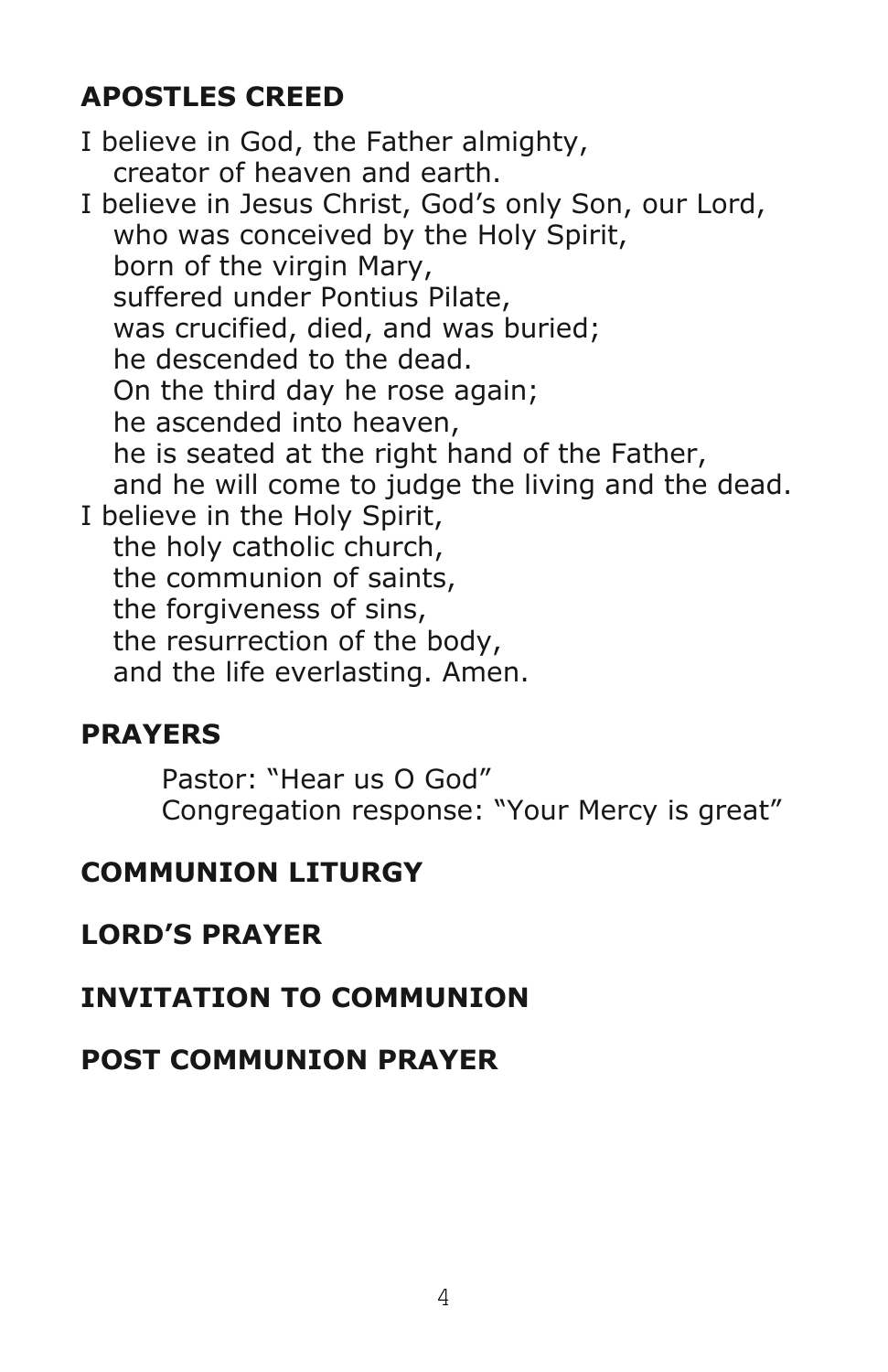**HYMN -** "Lord, I Lift Your Name on High"



#### **BENEDICTION**

#### **West Salem Community Blood Drive** –

Presbyterian Church Monday May 24 12:30 -5:30 p.m.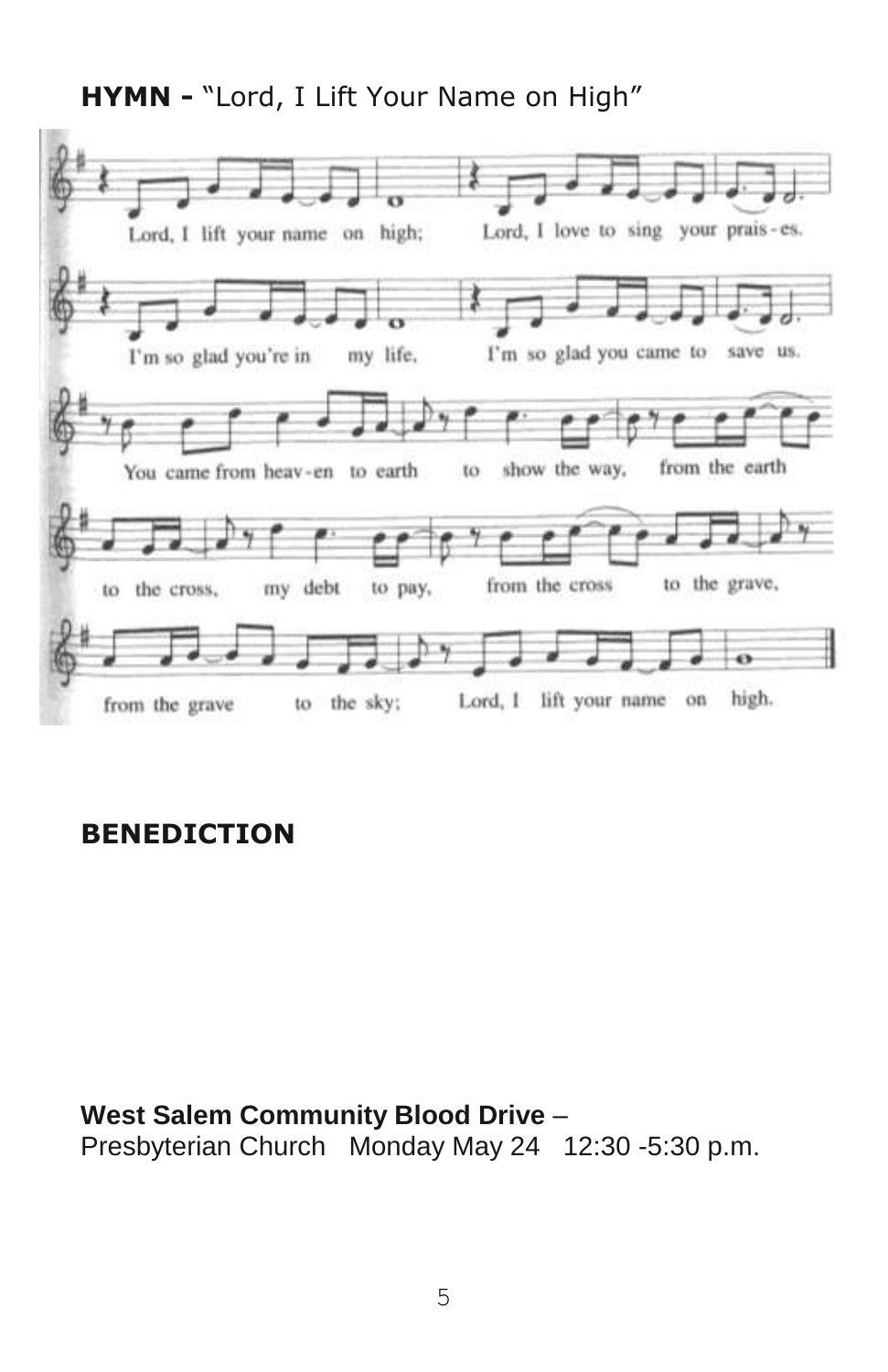

# In-Building Worship …

Saturdays at 6 PM, Sundays at 10 AM, and Wednesdays at 5:30 PM. We will hear God's Word, sing quietly, and share in Holy Communion.

There are several things **you need to know** as you make plans to join us.

- ➢ **Sign up** on SignUpGenius using the link (https://www.signupgenius.com/go/20F044CA5A629A7 F85-worship) or call the office (786-0030) and we will be happy to get you signed up. **Note: you need to sign up for every service you wish to attend.**
- ➢ Attendance at each service will be **limited to 50** people. (When we worship at the Lion's Shelter in June, there will be no limit on numbers.)
- ➢ **Masks are REQUIRED** for those 2 years old and older. (If you forget your mask, we will have them available.)
- ➢ **Doors will be open 15 minutes** prior to the start of worship. We invite you to have your conversations outside.
- ➢ **Enter through the door off the alley/parking lot**. (If you need the elevator, please let us know that when you sign up and we will have someone greet you at the front door.)
- ➢ We will need an **usher/host team** in place or worship will be cancelled. (We will let you know in advance if worship is cancelled.) If you would like to be a part of the usher/host team check the website for the next available training.
- ➢ **Windows** must remain **open** so dress accordingly.